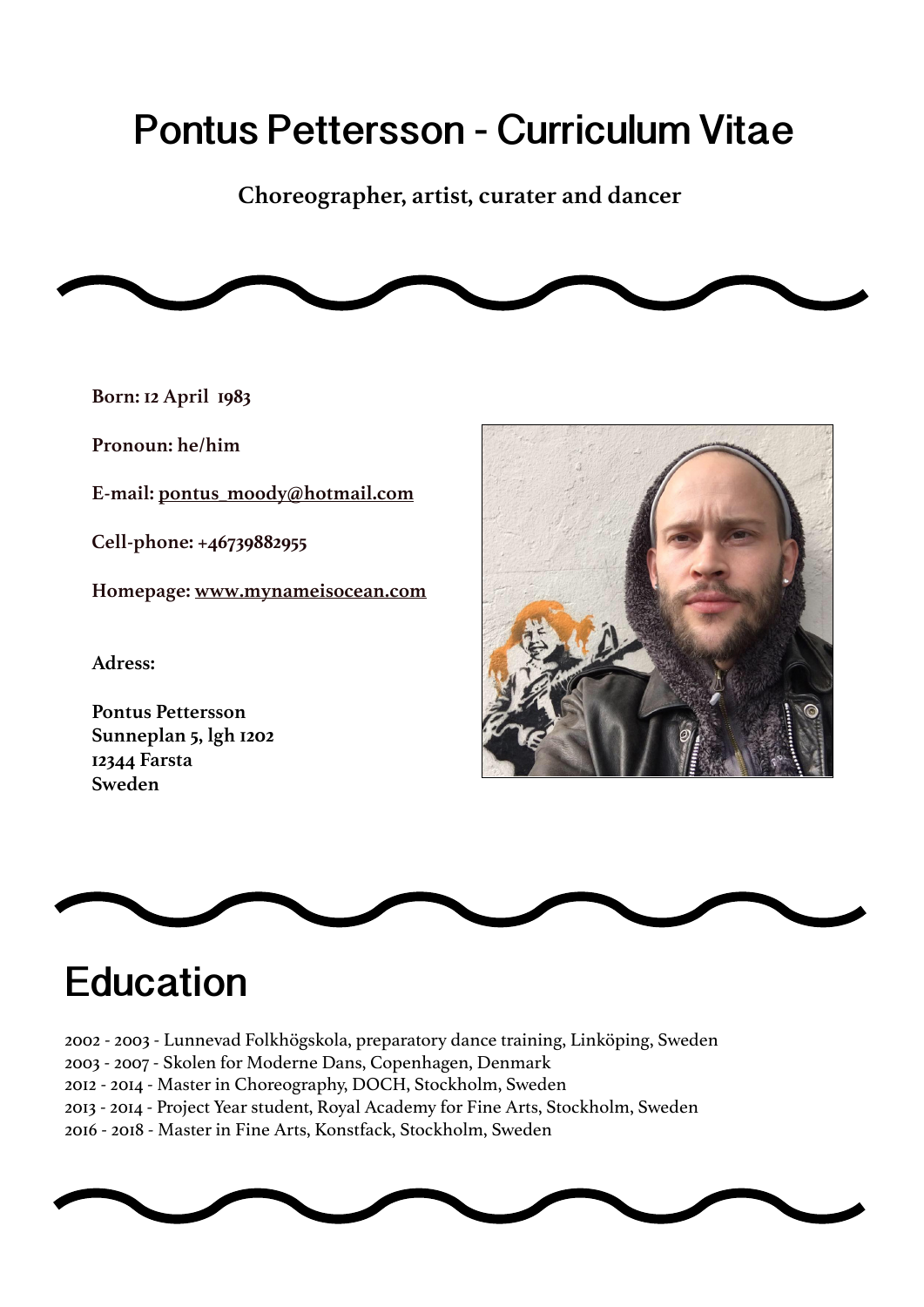## **Work experience**



#### **2020**

My Wild Flag, dance and performance festival at MDT, Stockholm, Sweden

Bodies of Water, exhibition and performance at Wanås Konst, Wanås, Sweden



#### **2019**

Delta #6 with Anne Juren - Studies on Fantasmical Anatomy, workshop, c.off, Stockholm, Sweden

Two Planets, performance by Dora Garcia at Gropius Bau, Berlin, Germany

Artist in retreat #5, artist talk at Blekinge museum, Karlskrona, Sweden

Delta #5 with Thiago Granato – Choreoversations, workshop, c.off, Stockholm, Sweden

Choreographic Context, course for the bachelor students in dance at Stockholm University of the Arts, Stockholm Sweden

Stuff, choreography workshop at Stockholm University of the Arts, Stockholm Sweden

Where Do Love Go, costume design for Swedish popstar Lune's music video of her song Where Do Love Go.

My Wild Flag, dance and performance festival at Hallen in Farsta, Stockholm, Sweden

That summer feeling, group show at Bångska våningen, Stockholm, Sweden

Reading edge art book festival, self publishing arts book festival, c.off, Stockholm, Sweden

Seven Pleasures, dance performance by Mette Ingvartsen at Impulstanz Vienna dance festival, Vienna, Austriaand and Centre de Pompidou, Paris, France.

Delta #4 with Frederique Gies -Technosomatics, , workshop, c.off, Stockholm, Sweden

Delta #3 with Malin Arnell and Mar Fjell - Forest formations, workshop, c.off, Stockholm,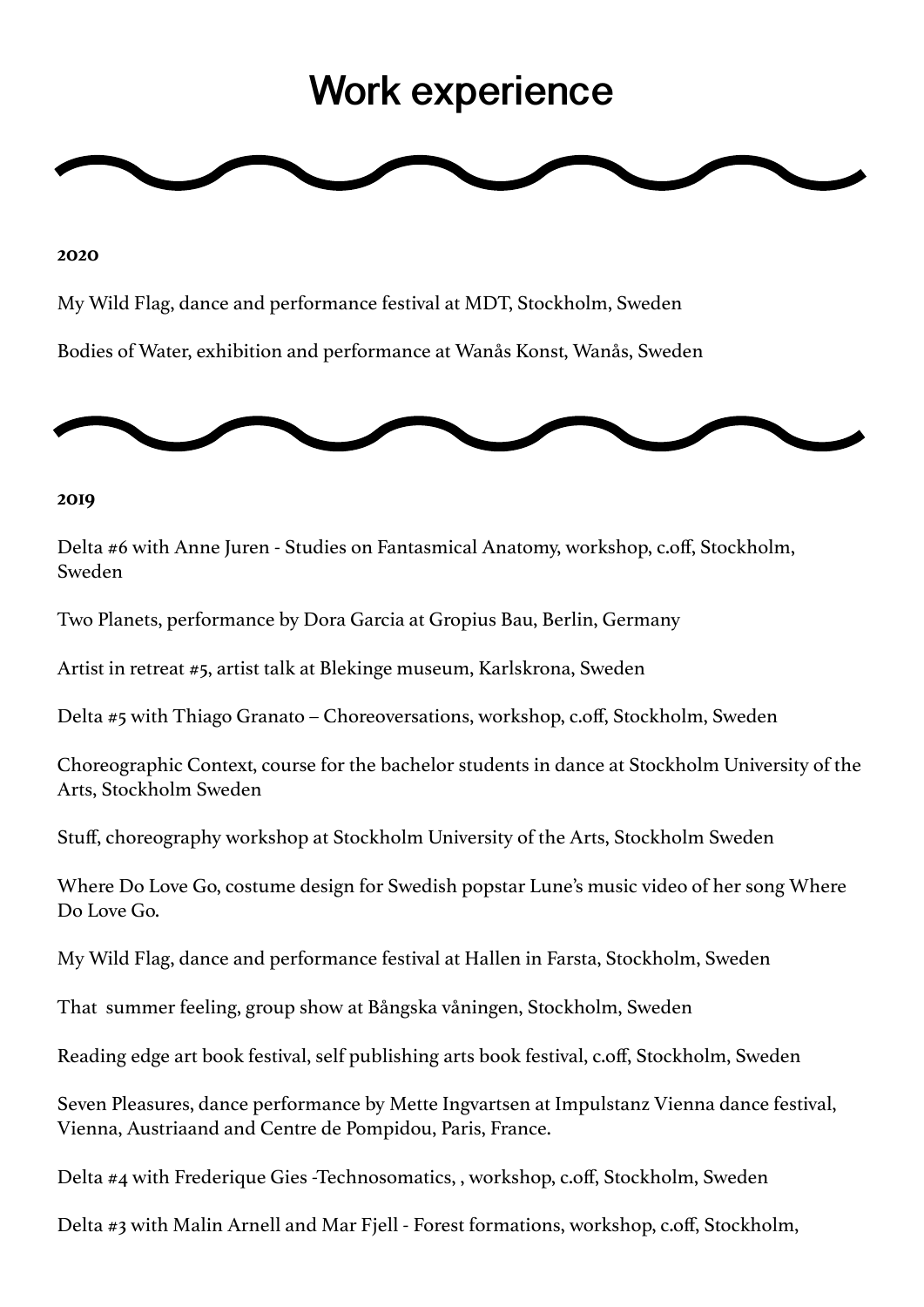#### Sweden

Delta #2 with QUARTO -Communal Rope, , workshop, c.off, Stockholm, Sweden

Delta #1 Katten, dikten och havet (The Pond), workshop, c.off, Stockholm, Sweden

The egg the cat and the poem – were surface tears, solo show, Konsthall C, Stockholm, Sweden

Hosting n ghosting, workshop during The Defying Parrot Festival at Index, Stockholm, Sweden



#### **2018**

The Changing Booth, group show at Aldea, Bergen, Norway

I always tell the truth, performance by Dora Garcia at Bonniers Konsthall, Stockholm, Sweden

Pancor, group show by Galerie at Jan Mot in Brussels, Belgium and Material Art Fair in Mexico City, Mexico

My Wild Flag, dance and performance festival at MDT, c.off, Danscentrum Stockholm, Stockholm, Sweden

Near, costume design for Eleonor Bauers performance for Cullberg, The Royal Opera, Stockholm, Sweden and Way Out West, Gothenburg, Sweden

Bodies of Water, dance performance at Tensta Konsthall, Stockholm, Sweden



#### **2017**

My Wild Flag, dance and performance festival at Weld, c.off, Stockholm, Sweden

Seven Pleasures, dance performance by Mette Ingvartsen, extensive tour from 2016

La Substance, but in English, performance by Mårten Spångberg at Impulstanz, Vienna, Austria

The wind escorts the sky, stage performance at Weld, Stockholm, Sweden

The Poeticians - Poetry Brunch, Happening at Weld, Stockholm, Sweden

Poetic Procedures, workshop series at c.off, Stcokholm, Sweden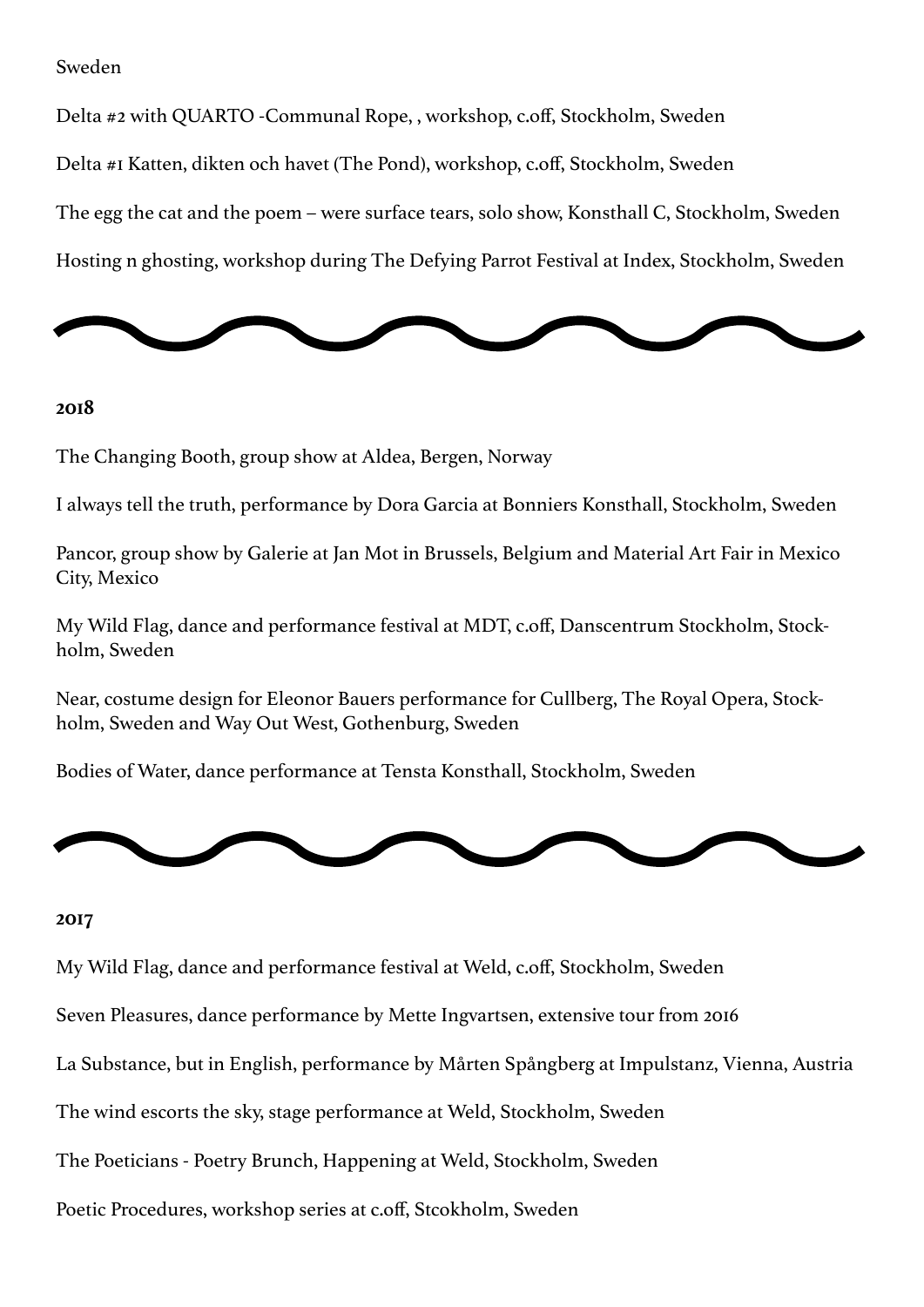### PETS, music performance together with Ofelia Jarl Ortega at MU, Vienna, Austria



#### **2016**

Movement Research, research scholarship at Movement Research, NYC, USA.

The Poeticans The Cat Café, happening at Svarta Huset, Stockholm, Sweden

Seven Pleasures, Dance performance by Mette Ingvartsen, extensive tour in Europa, Australia and USA



#### **2015**

The Poeticans, happening at Weld, Stockholm, Sweden

PETS, music performance together with Ofelia Jarl Ortega at Sunday\_RUNUP, Stockholm, Sweden

Chore Drift, dances and lectures organised and choreographed by Cristina Caprioli at MOMA PS1 New York, USA and Tanz im August, Berlin, Germany

Träd, dance performance by Cristina Caprioli at Svarta Huset, Stockholm, Sweden

att att, dance performance by Cristina Caprioli at Danscentrum Stockholm, Sweden

Petrolio2, dance performance by Cristina Caprioli at Dansens Hus, Stockholm, Sweden.



#### **2014**

PETS, music performance together with Ofelia Jarl Ortega at Scenebluss, Porsgrun, Norway

Catifest, performance during Stockholm internet cat video festival, Stockholm, Sweden

MOPA Remix, dance performance during Nordlys, Copenhagen, denmark

La Substance, but in English, performance by Mårten Spångberg at MOMA PS1, NYC, USA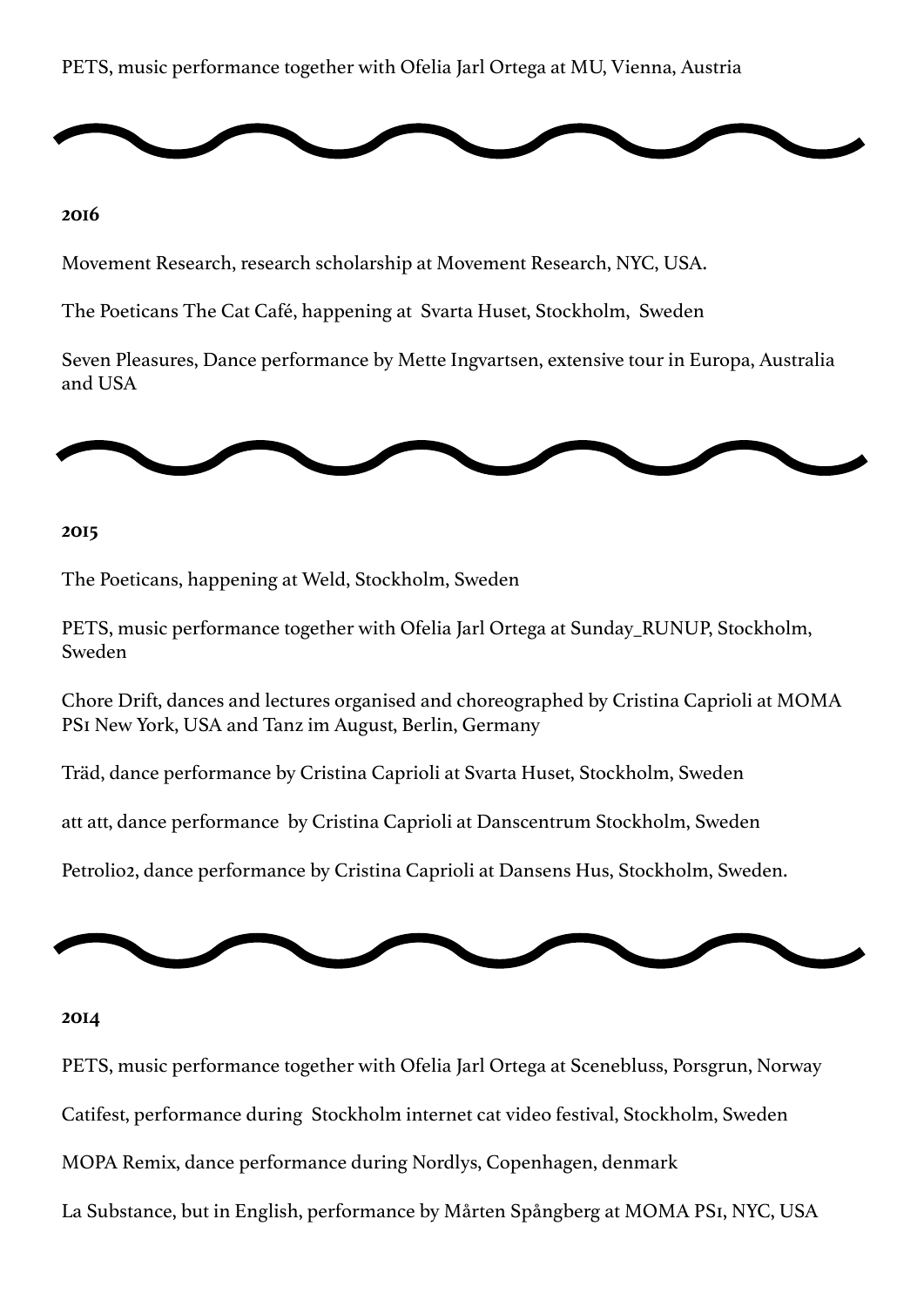## **2013**

The Black The Box The Theatre - Texting Textures, minifestival at Weld, Stockholm, Sweden

MOPA - I disappear in darkness, lecture performance at NU! Blekinge dansfestival, Karlskrona and Weld, Stockholm, Sweden

EPIC, dance performance by Mårten Spångberg at Manchester International Festival, Manchester, UK

DEBUT, dance performance together with Adriano Wilfred Jensen and Sandra Lolax at Display Festival, Stockholm, Sweden



**2012**

Squatting Sodom, installation performance and residency at Café Sodom, Stockholm, Sweden

Skin Perpetual Titillation, dance performance by Anna Lord during Almost out of sight Festival at Weld, Stockholm, Sweden

The Black Box Theatre, choreographic installation during the festival Almost Out of Sight at Weld, Stockholm, Sweden

Roanji, dance performance by Johan Petri at Dansens Hus, Stockholm, Sweden

Dis Moi, dance performance by Emma Nordanfors at Ricklundgården, Saxnäs, Sweden

DanceWEB, scholarship program at ImPulsTanz Vienna International Dance Festival, Vienna, Austria

T.451, performance by Dominique Gonzalez-Foerster and Benjamin Ari Meyers at Tensta Konsthall, Stockholm, Sweden

MOPA Preparing for battle, a series of dance solos at Dansens Hus, Stockholm, Sweden

MOPA Party & People, happening at Under Bron, Stockholm, Sweden



#### **2011**

People, dance performance by EKKO at Store Carl, Copenhagen, Denmark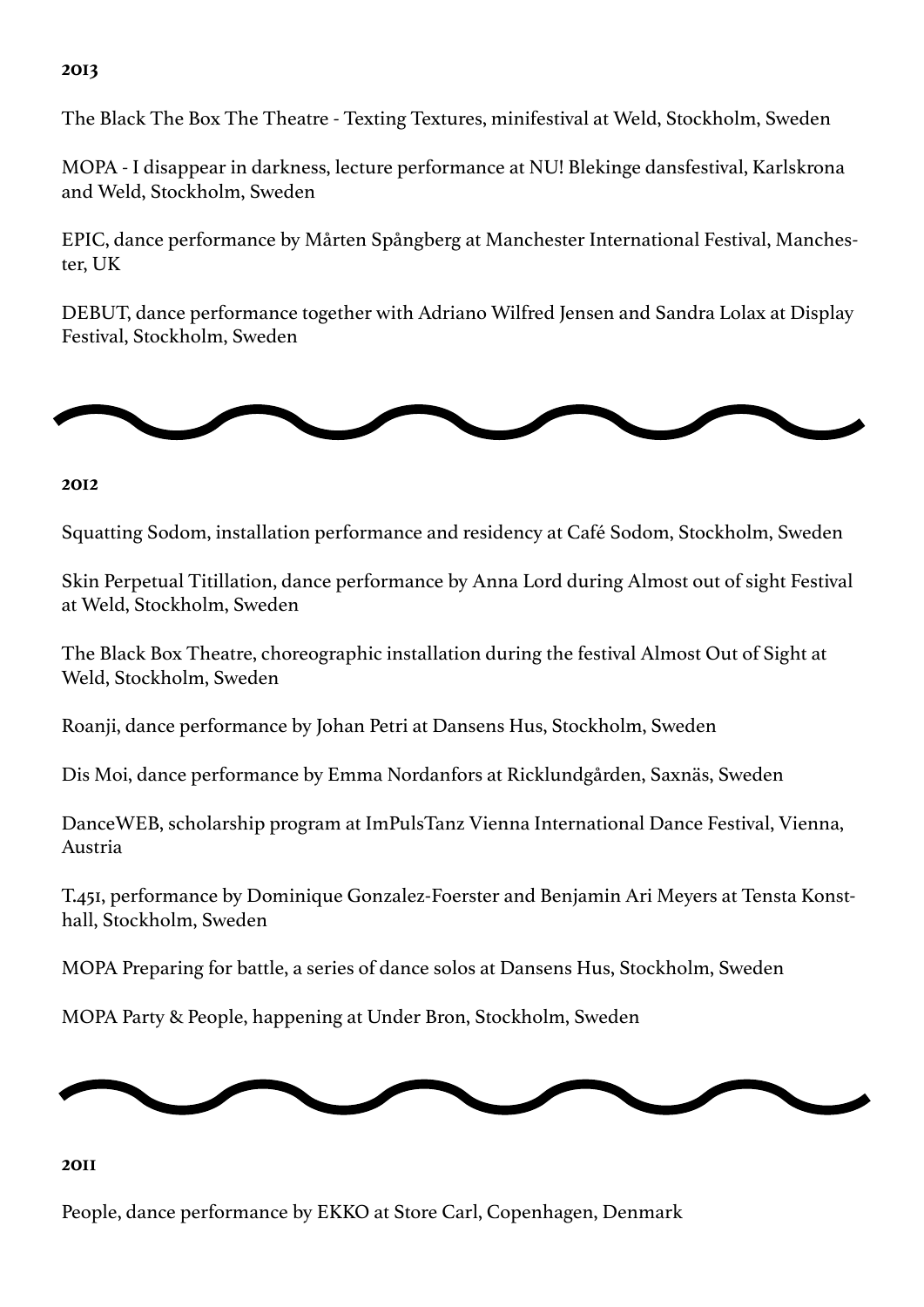The Environment, dance performance by Stina Nyberg at MDT, Stockholm, sweden

Restless Legs, dance performance and costume design for Lotta Melin at Dansens Hus, Stockholm, Sweden

Not a Single Story, happening at Renseriet, Stockholm, Sweden

Enparts, scholarship program at Dansens Hus, Stockholm, Sweden

Squatting Apart Art, installation performance and residency at Apart Art Gallery, Tel Aviv, Israel

One More Cup of Coffee, one day festival and the Israeli release of The Swedish Dance History Book at The Arab Hebrew Theatre, Jaffa/Tel Aviv, Israel



#### **2010**

OF & OFF, performance at Weld, Stockholm, Sweden and Lille Carl, Copenhagen, Denmark

Market, dance solo by Deborah Hay at Dansens Hus, Stockholm, Sweden

Arrangement, dance performance by Joe Moran at The Place, London, UK

For Your Eyes only, solo performance at Differ & Repeat, London, UK

x-men-stories, dance solo at Scen Studio 4, Stockholm, Sweden

Public Movement, workshop by Public Movement at Weld Stockholm, Sweden

Choreoroam , scholarship program touring Rotterdam, Zagreb, London, Bassano del Grappa, Copenhagen, Madrid



#### **2009**

Ha-ir, dance performance at Connection Festival, Aarhus, Denmark

Dress and For Rest, two dance solos at Junge Hunde, Aarhus, Denmark

Body Super Supreme , dance performance by EKKO, Musikteatern, Copenhagen, Denmark

AWSS11, fashion show made together with Swedish designer Diana Orving performed at steinsland berliner in Stockholm, Sweden and in Helsinki, Finland